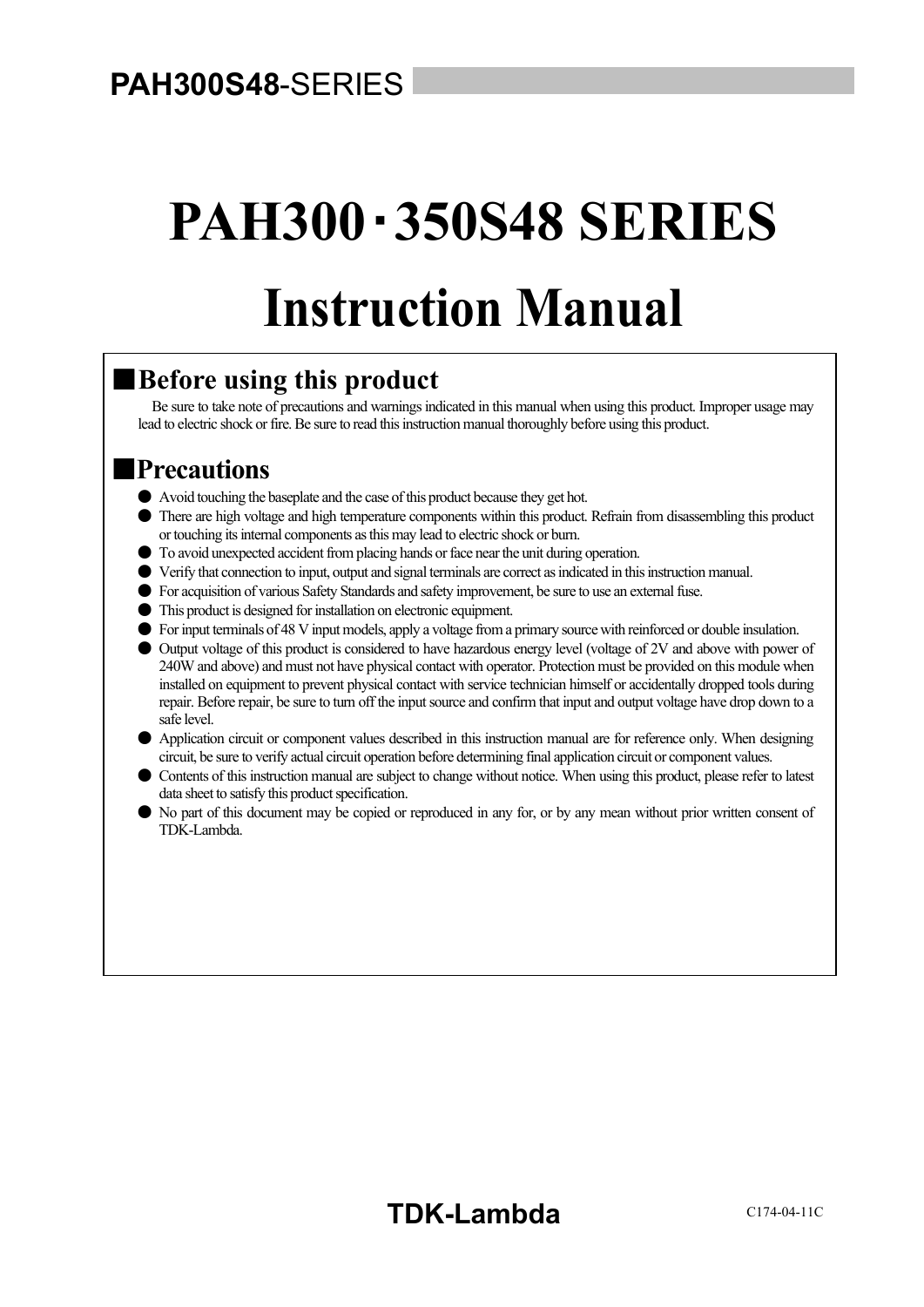### **Table of Contents**

- **Block Diagram**
- **Sequence Time Chart**
- **Terminal Explanation**

### ■ **Explanation on Specifications**

- **1. Input Voltage Range**
- **2. Output Voltage Adjust Range**
- **3. Maximum Output Ripple and Noise**
- **4. Maximum Line Regulation**
- **5. Maximum Load Regulation**
- **6. Over Current Protection (OCP)**
- **7. Over Voltage Protection (OVP)**
- **8. Over Temperature Protection (OTP)**
- **9. Remote Sensing (+S, -S terminal)**
- **10. ON/OFF Control (CNT terminal)**
- **11. Parallel Operation**
- **12. Series Operation**
- **13. Operating Ambient Temperature**
- **14. Operating Ambient Humidity**
- **15. Storage Ambient Temperature**
- **16. Storage Ambient Humidity**
- **17. Cooling Method**
- **18. Baseplate temperature vs. output voltage drift**
- **19. Withstand Voltage**
- **20. Insulation Resistance**
- **21. Vibration**
- **22. Shock**
- **23. CE MARKING / UKCA MARKING**

### ■ **Installation**

- **1. Mounting Method**
- **2. Heatsink Installation**
- **3. Regarding Vibration**
- **4. Recommended Soldering Condition**
- **5. Recommended Cleaning Condition**

### ■ Before concluding module damage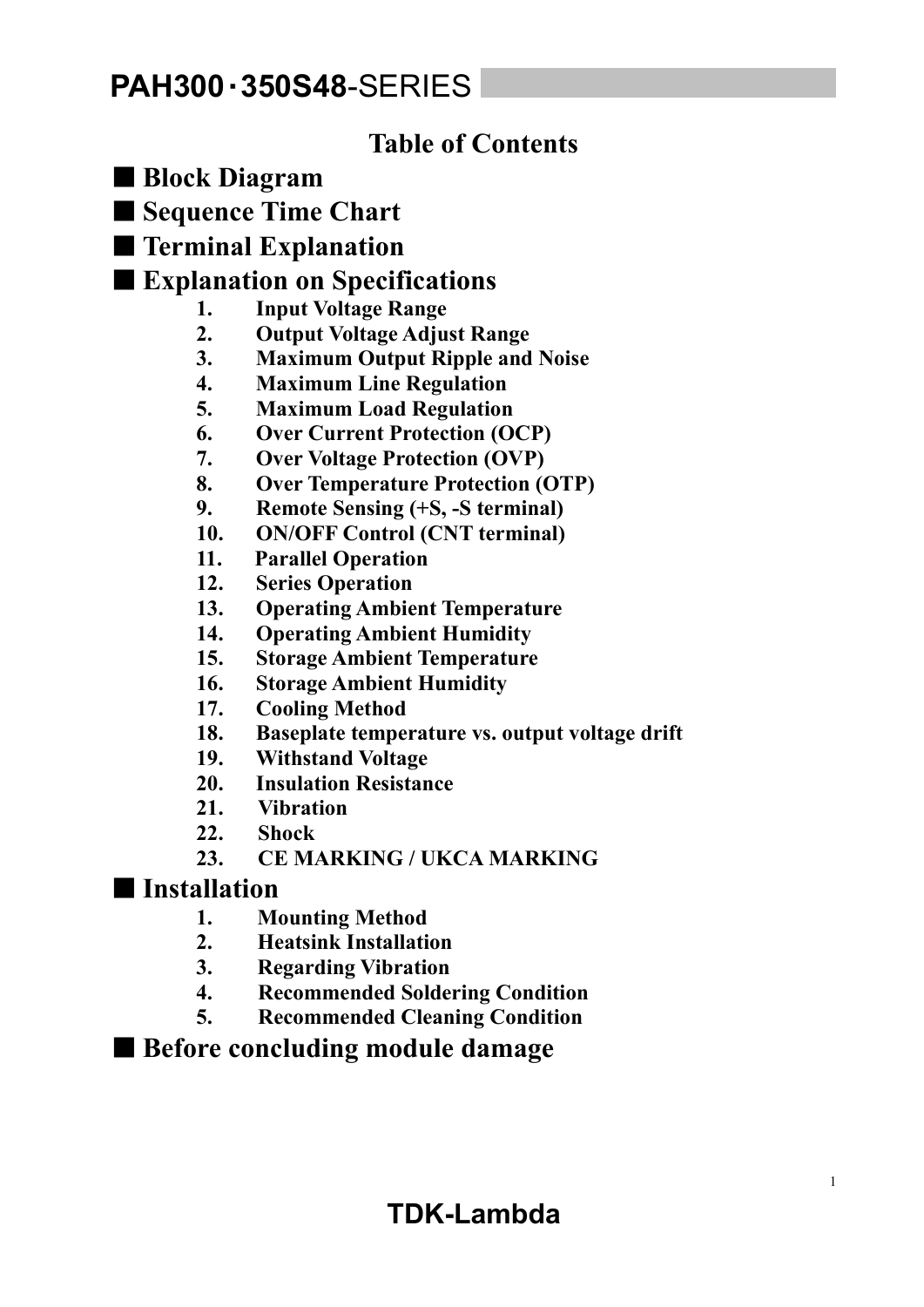

■ Sequence Time Chart (For Standard Model with Negative logic for ON/OFF control) Vin Input Voltage  $0<sup>y</sup>$ OVP Set Point OCP Set Point Vout Output Voltage 0V Reset More than 100m s H \*1 ON/OFF Control L  $\uparrow$  $\uparrow$  $\uparrow$  $\uparrow$  $\uparrow$  $\uparrow$  $\uparrow$  $\uparrow$  $\uparrow$  $\uparrow$  $\uparrow$  $\uparrow$ Input ON Control ON Control ON OCP ON Input ON OTP ON Control OFF OVP Trip Control OFF OTP OFF OCP OFF Input OFF Control OFF Control ON Control OFF Control ON OTP OFF OCP OFF

\*1 level : 4≦H≦35(V) or Open  $0 \le L \le 0.8$ (V) or Short

### **TDK-Lambda**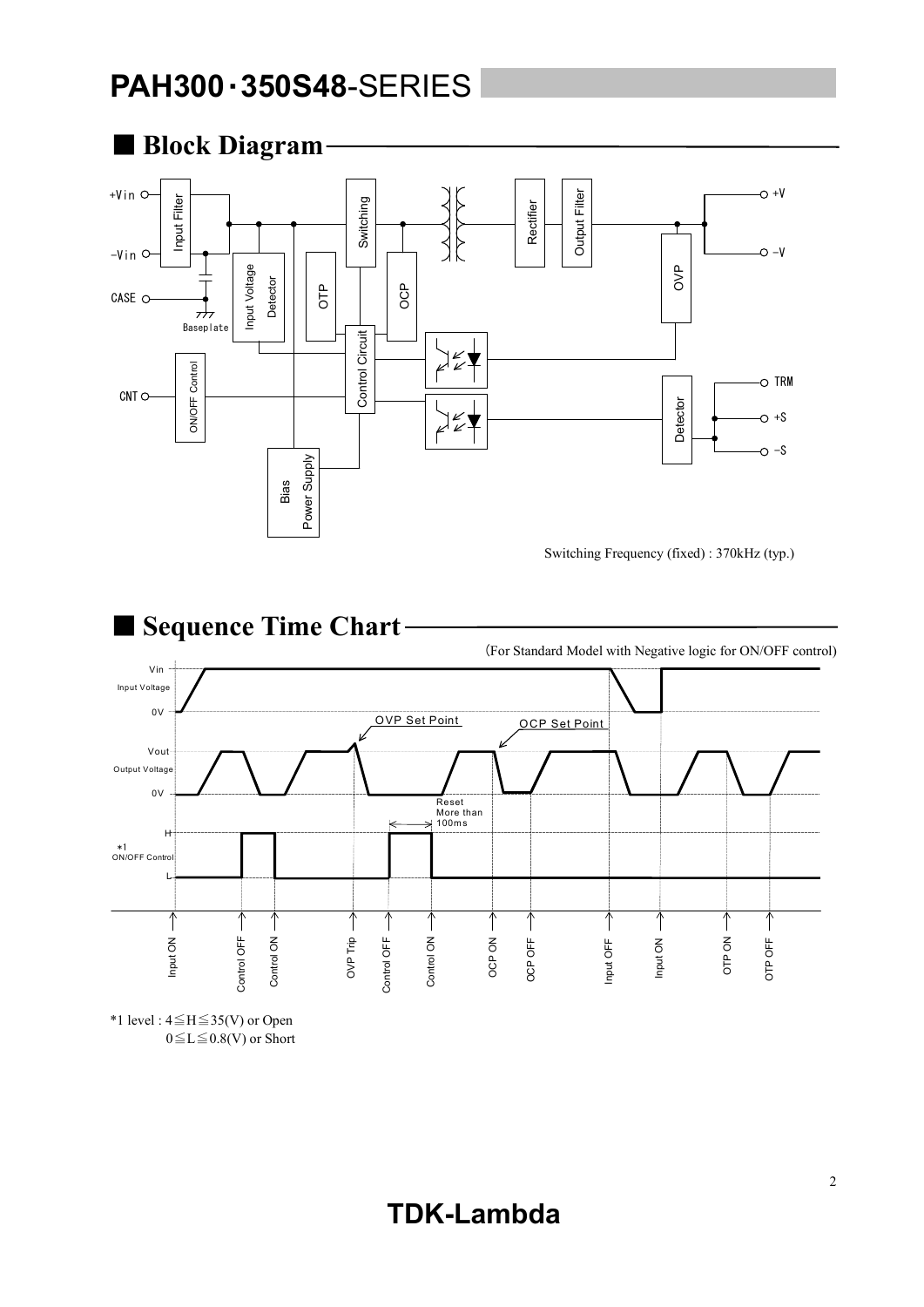### ■**Terminal Explanation**



| [Input Side Terminals] |                               | [Output Side Terminals] |                                        |  |
|------------------------|-------------------------------|-------------------------|----------------------------------------|--|
|                        | $-Vin$ : -Input Terminal      |                         | $-V$ : $-$ Output Terminal             |  |
|                        | CASE : Baseplate Terminal     |                         | $-S$ : -Remote Sensing Terminal        |  |
|                        | CNT : ON/OFF Control Terminal |                         | TRM : Output Voltage Trimming Terminal |  |
|                        | $+V$ in : $+$ Input Terminal  | $+S$                    | : +Remote Sensing Terminal             |  |
|                        |                               |                         | $+V$ : +Output Terminal                |  |

Baseplate can be connected to FG (frame ground) M3 threaded holes. (standard model) Connect +Vin, -Vin, +V, -V with consideration of contacting resistance.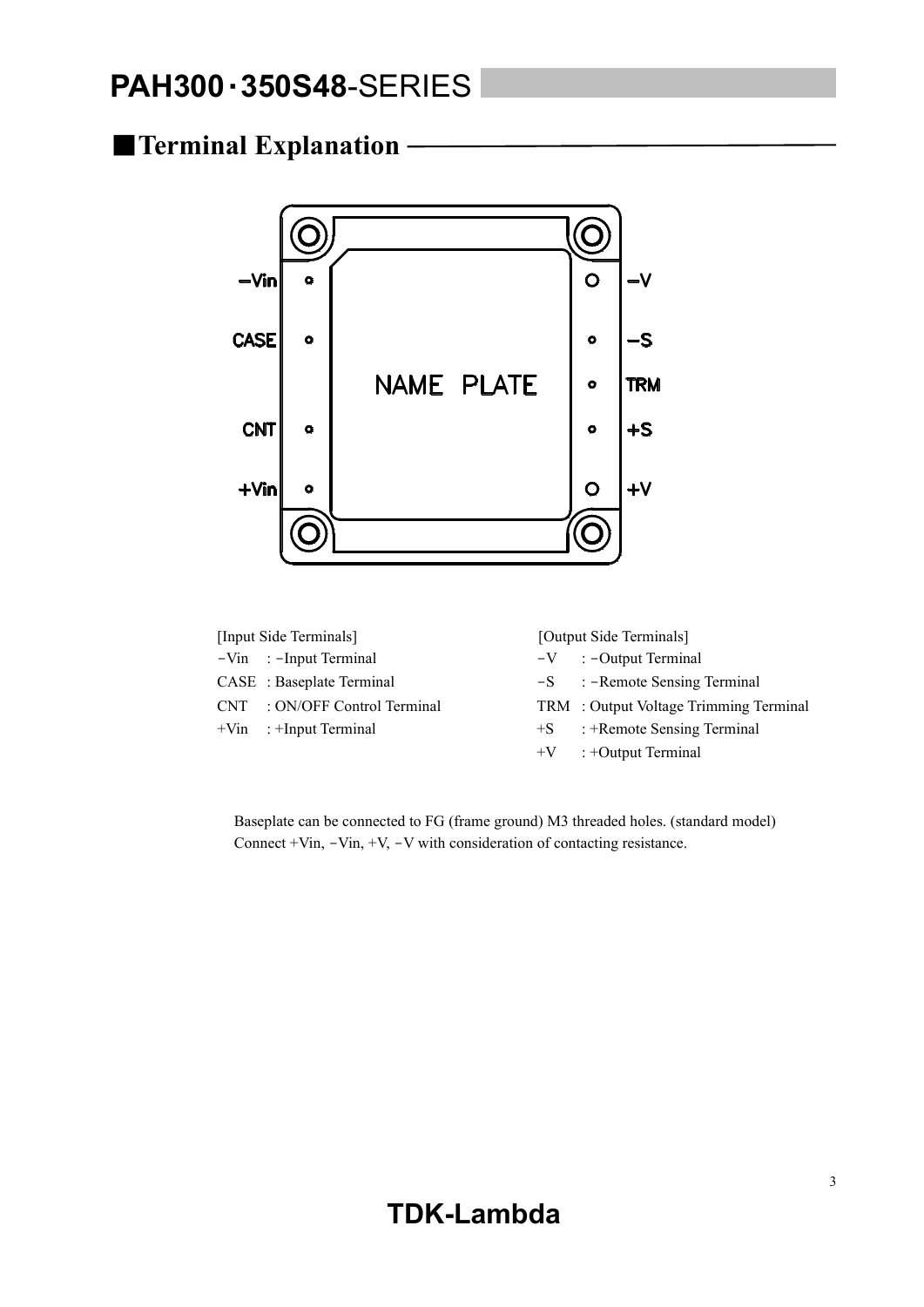### ■ **Explanations on Specifications**

### **1. Input Voltage Range**

Input voltage range for  $PAH300 \cdot 350S48$  Series is indicated below.

### **Input Voltage Range : 36**~**76VDC**

Basically, ripple voltage (Vrpl) which results from rectification and filtering of commercial AC line is included within the input voltage as shown in Fig. 1-1. Ripple voltage must be limited within the voltage described below.

### **Allowable input ripple voltage : 4Vp-p**

 When this value is exceeded, the output ripple voltage becomes large.

 Note that sudden input voltage change may cause variation of output voltage transitionally.

 Also, input voltage waveform peak value must not exceed above input voltage range.



**Fig.1-1 Input Ripple Voltage** 

**Basic Connection** 



**Fig.1-2 Basic Connection** 

#### **Input Fuse**

 This power module has no built-in fuse. Use external fuse to acquire various Safety Standards and to improve safety. Also, use fast-blow type for every module.

 Furthermore, fuse must be connected to the +Vin side if –Vin side is used as ground, or fuse must be connected to –Vin side if +Vin side is used as a ground.

### **Input Fuse recommended current rating: PAH300S48 : 15A (F15AH, 125/250V) PAH350S48 : 20A (F20AH, 125/250V)**

#### $C1:33 \mu F$

 To prevent the effect of input line inductance to the power module, connect electrolytic capacitor or ceramic capacitor between +Vin and –Vin terminals.

 Furthermore, use electrolytic capacitor with small ESR value. Especially take note that during line turn off at low ambient temperature, power module output will not normally shut down due to unstable C1 voltage. Also, ripple current flows across this capacitor. Therefore, verify maximum allowable ripple current this capacitor when selecting component. Verify actual ripple current value by actual measurement.

### **Recommended capacitor value :**  $33 \mu$  **F and above (Voltage Rating 100V and above)**

Notes

- 1. Use low impedance electrolytic capacitor with excellent temperature characteristics. (Nippon Chemi-con LXV Series or equivalent)
- 2. When input line inductance becomes excessively high due to insertion of choke coil, operation of the power module could become unstable. For this case, increase C1 value more than the value indicated above.
- 3. When ambient temperature becomes lower than –20℃, connect two capacitors indicated above in parallel to reduce ESR.

### **C2, C3 : 0.022**μ**F**

To reduce spike noise voltage at the output, connect film capacitors or ceramic capacitors between +V and the nearest M3 threaded hole and between –V and the nearest M3 threaded hole.

 Also, take note that output spike noise voltage could vary according to PCB (printed circuit board) wiring design.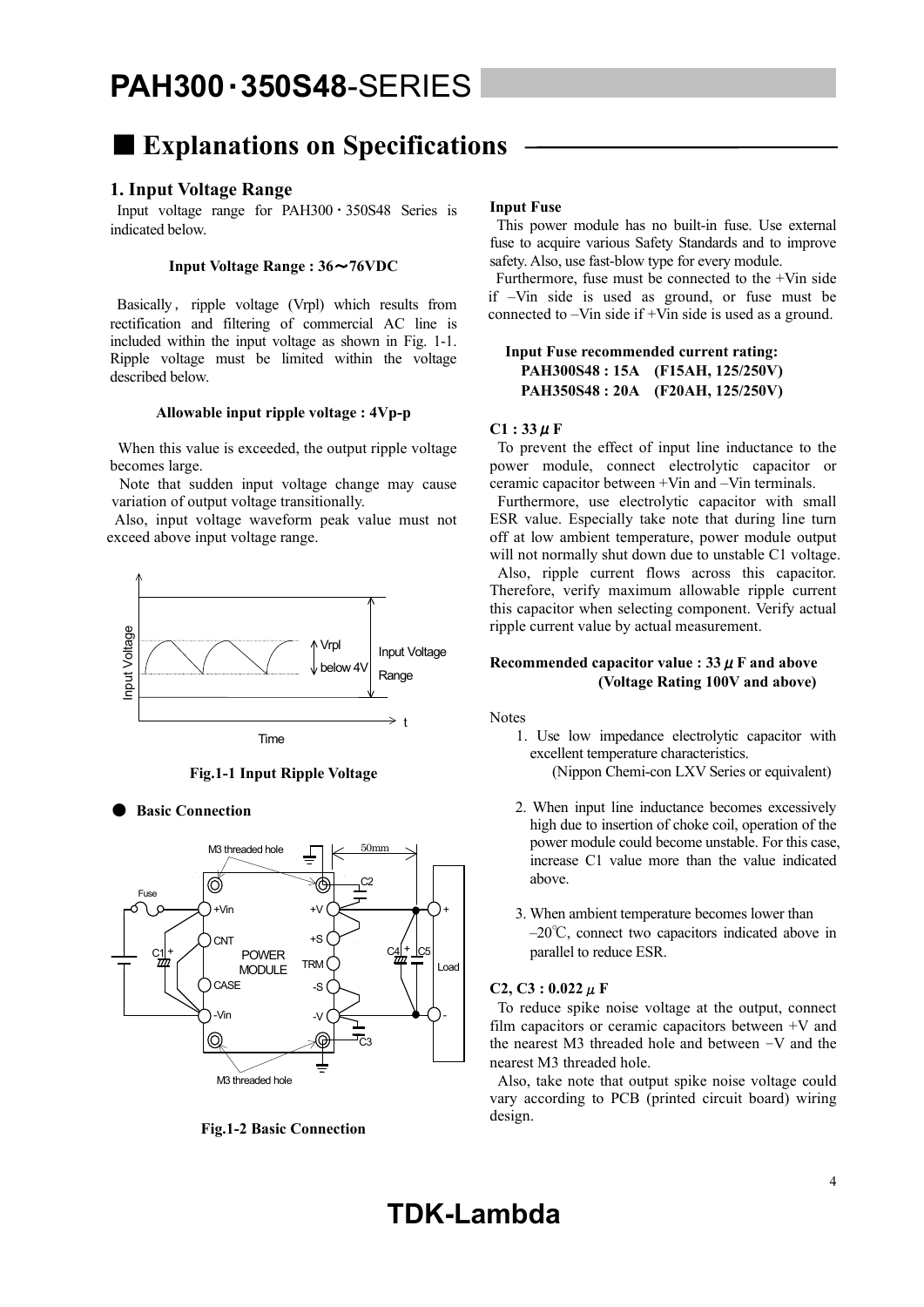However, for cases where baseplate is connected to  $+V$  or  $-V$ , use the nearest M3 threaded hole. (M3 threaded holes is internally connected to baseplate inside the Power Module.) For this type of connection, C2 and C3 can be omitted.

### **C4 :**

For stable operation, connect an electrolytic capacitor between +V and –V at 50mm distance from the output terminals.

 Take note that output ripple and output shutdown could be affected by electrolytic capacitor, equivalent impedance and inductance characteristics of wiring.

 Take note that output ripple voltage could vary according to PCB wiring design.

 For cases of abrupt changes in load current or input voltage, increasing capacitance value of the external capacitors could reduce the voltage fluctuation.

| Vout | C4              |
|------|-----------------|
| 12V  | $25V 470 \mu F$ |
| 28V  | 50V 220 $\mu$ F |

**Table1-1 C4 Recommended Values of External Output Capacitor** 

Notes

- 1. Use low impedance electrolytic capacitor with excellent temperature characteristics. (Nippon Chemi-con LXY Series or equivalent)
- 2. Use three capacitors indicated above in parallel when ambient temperature becomes lower than –20℃ to reduce ESR.
- 3. Take note of the allowable ripple current of the capacitor to be used. Especially, when load adding capacitors for abrupt current changes, be sure to verify that ripple current does not exceed allowable ripple current before use.

#### $C5:0.1 \mu F$

 To reduce spike noise voltage at the output, connect a ceramic capacitor between  $+V$  and  $-V$  within 50mm distance from the output terminals.

 Also, take note that output spike noise voltage could vary according to PCB wiring design.

#### **C6**:

When switches or connectors are used between input source and PAH300 · 350S48 Series input terminals, impulse surge voltage is generated due to input throwin by switch on/off or due to inserting/ removing of power module from the active line. For this case, connect an additional electrolytic capacitor C6 as shown in fig.1-3 and fig. 1-4.

### **Recommended Capacitance Value : 33**μ**F and above (Voltage Rating 100V and above)**

Also, in-rush current flows at line throw-in. Therefore, be sure to verify capability of switch or fuse to withstand  $I<sup>2</sup>t$  at line throw-in.



**Fig.1-3 Input Filter with Input Switch** 



**Fig.1-4 Input Filter when Plural Power Modules** 

#### **Reverse input connection**

 Reverse input polarity would cause module damage. For cases where reverse connections are possible, connect a protective diode and fuse. Use protective diode with higher voltage rating than the input voltage, and with higher surge current rating than the fuse.



**Fig.1-5 Protection for Reversed Connection of Input** 

**TDK-Lambda**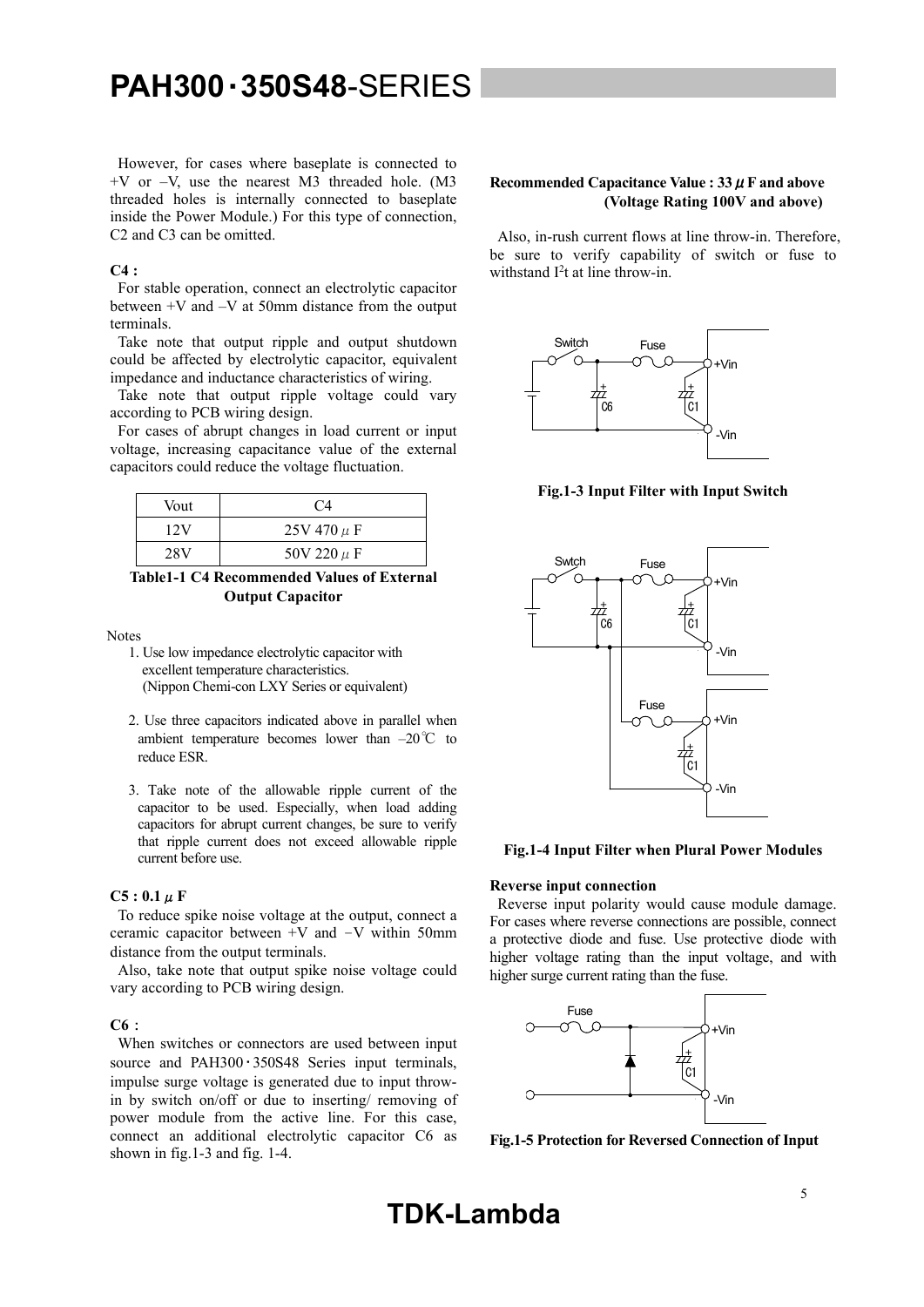● **Recommended input filter as EMI countermeasure (conforms to VCCI Class 1, FCC class A)** 

**(1) Recommended input filter** 

**as EMI countermeasure (1)** 



**Fig.1-6 Recommended input filter as EMI countermeasure (1)** 

**Recommended Values:** 

**C1 : 470**μ**F (Electrolytic Capacitor)** 

 **3 pcs in parallel** 

- **C7 : 4.7**μ**F (Ceramic Capacitor)**
- **C8,C9 : PAH300S48 : 0.22**μ**F (Film Capacitor) PAH350S48 : 0.33**μ**F (Film Capacitor) Noise filter : PAN4820 (TDK-Lambda)**
- **(2) Recommended input filter as EMI countermeasure (2)**



**Fig.1-7 Recommended input filter as EMI countermeasure (2)** 

**Recommended Values: C1 : 470**μ**F (Electrolytic Capacitor) 3 pcs in parallel** 

- **C7 : 4.7**μ**F (Ceramic Capacitor)** 
	- **2 pcs in parallel**
- **C8,C9 : PAH300S48 : 0.33**μ**F (Film Capacitor) PAH350S48 : 0.47**μ**F (Film Capacitor)**
- **L1 : 150**μ**H (Common-mode choke coil)**

**Notes** 

- 1. For the power module output, connect output capacitors described in the basic circuit connection.
- 2. C1 (Electrolytic Capacitor) value can be reduced if impedance of input line is lower and operation of power module is stable.
- 3. VCCI Class 1, FCC Class A limits can be satisfied with the above recommended filter at Densei-Lambda measuring conditions. However, there are cases where above limits might not be satisfied due to input and output wiring method, as well as, peripheral circuits. When selecting input filter, be sure to verify actual EMI characteristics (CE and RE) before finalizing the filter. Refer to PAH300 $\cdot$ 350 S 48-\* Evaluation Data for details.

### **2. Output Voltage Adjustment Range**

 Output voltage could be adjusted within the range described below by external resister or variable resistor. However, take note that OVP might trigger when output voltage adjustment exceeds the ranges indicated below.

### **Output Voltage Adjustment Range**

 **12V : -40%~+10% of nominal output Voltage** 

 **28V : -40%~+18% of nominal output Voltage** 

 When increasing the output voltage, reduce the output current accordingly so as not to exceed the maximum output power.

 Take note that input voltage range is limited as shown in fig.2-1 when output voltage is increased.

 Remote sensing is possible even when output voltage is varied. For details on remote sensing function, please refer to "9.Remote Sensing"

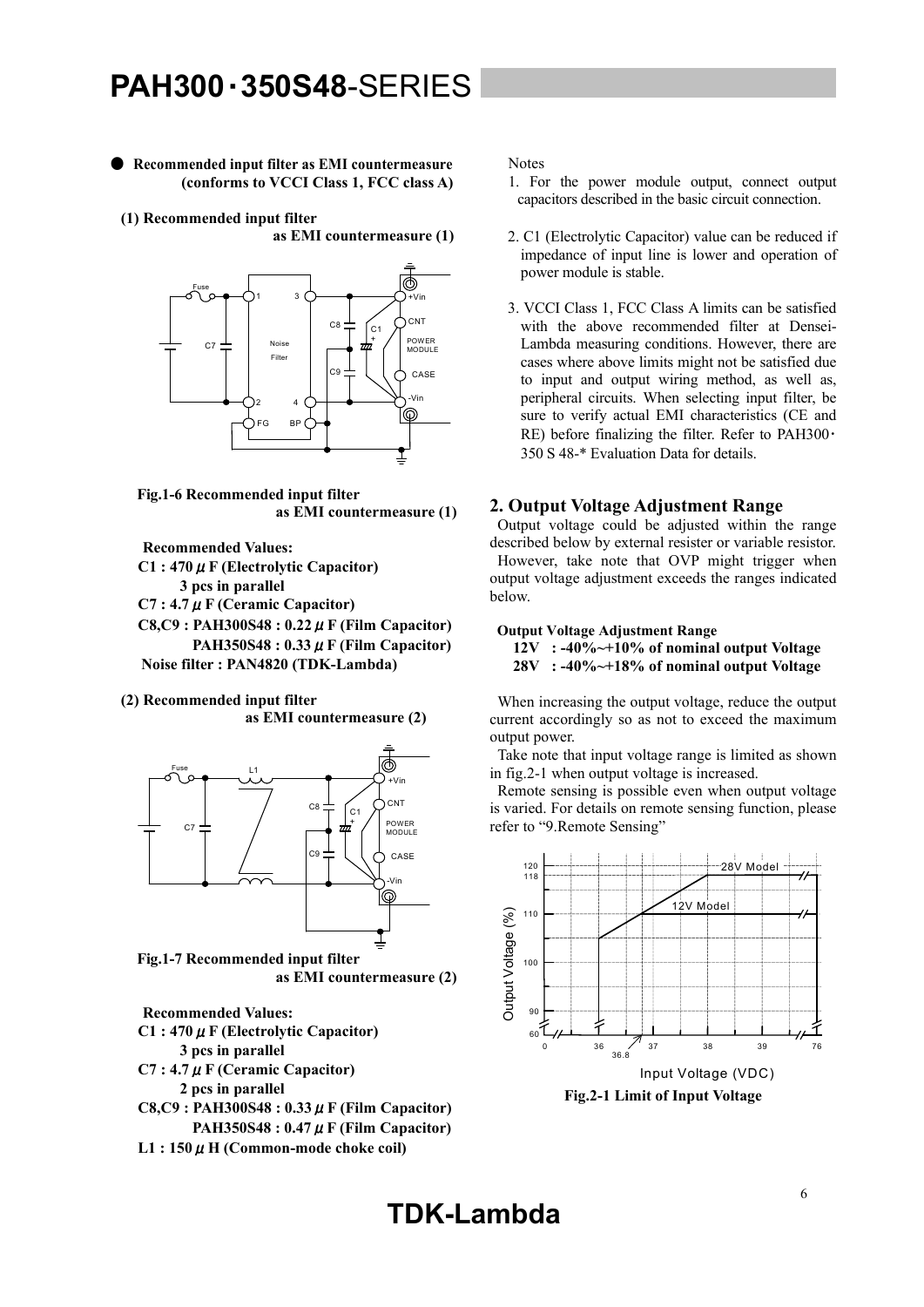### ● **Output Voltage Adjustment by external resistor or by variable resistor**

#### **(1) In case of adjusting output voltage lower**

- (1-1) Available maximum output current = rated output current
- (1-2) Connect an external resistor Radj(down) between the TRM terminal and –S terminal.



**Fig.2-2 Connection for output voltage trim down** 

(1-3) Equation of external resistor and output voltage

$$
Radj(down) = \left(\frac{100\%}{\Delta\%} - 2\right) [k\Omega]
$$

 Radj(down) : Value of external resistor  $\Delta(\%)$  : Output voltage change rate against nominal output voltage

Below graph is relation  $\Delta(\%)$  and value of external resistor.



### **(2) In case of adjusting output voltage higher**

- $(2-1)$  Allowable maximum output current = maximum output power  $\div$  output voltage (reduce maximum output current in specification.)
- (2-2) Connect an external resistor Radj(up) between TRM terminal and +S terminal.



**Fig.2-4 Connection for output voltage trim up** 

(2-3) Equation of external resistor and output voltage

$$
Radj(up) = \left(\frac{Vo(100\% + \Delta\%)}{1.225 \times \Delta\%} - \frac{100\% + 2 \times \Delta\%}{\Delta\%}\right)[k\Omega]
$$

\n Vo\n 
$$
\therefore
$$
 nominal output value of module\n  $Radj(up)$ \n $\therefore$  external adjustment resistor\n

\n\n $\Delta \left( \frac{9}{6} \right)$ \n $\therefore$  Output voltage change rate\n

\n\n against nominal output voltage\n

Below graph is relation  $\Delta(\%)$  and value of external resistor.

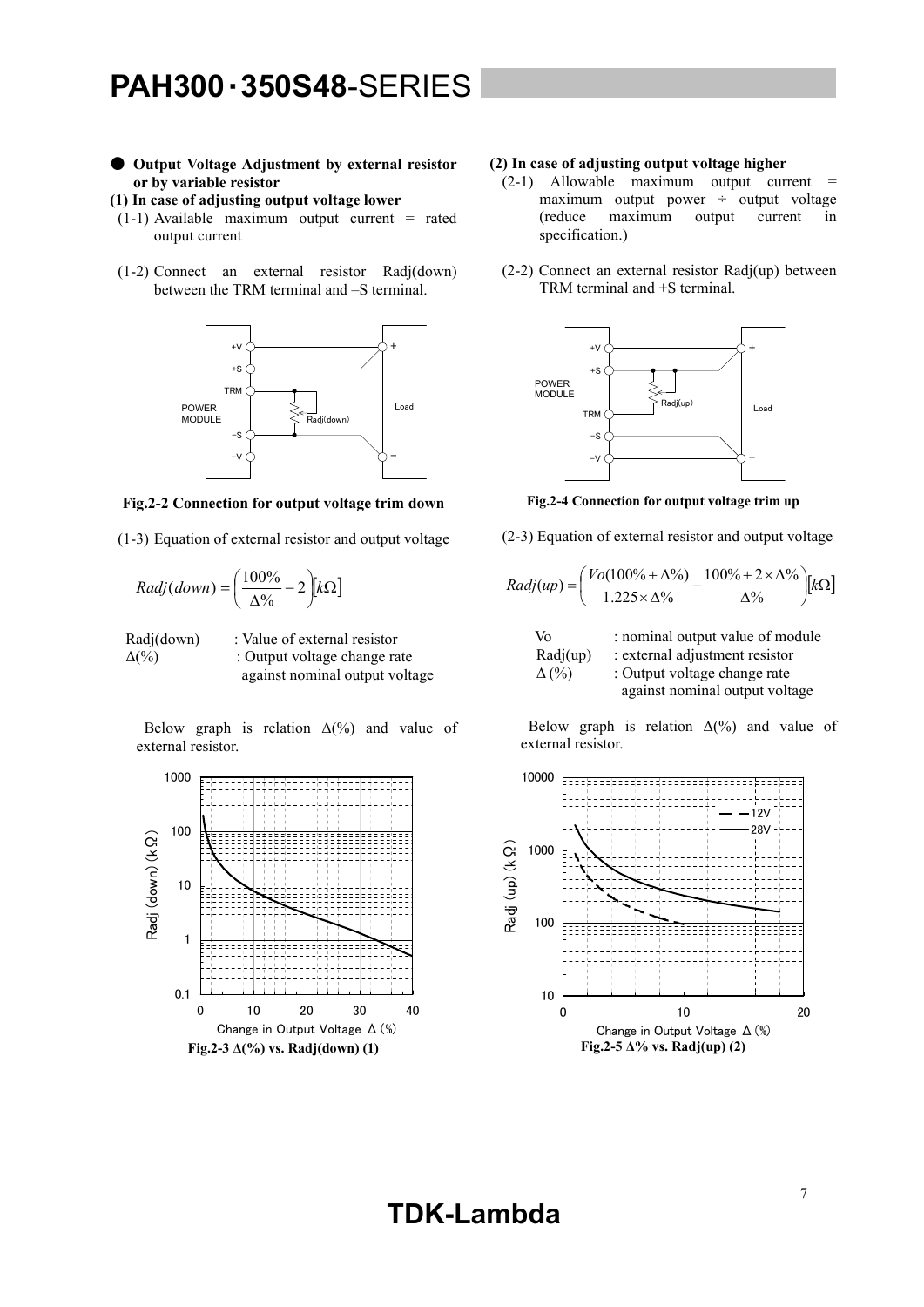### **3. Maximum Ripple and Noise**

 Measured value according to the specified methods based on JEITA-9141 (Clause 7.12 and clause 7.13) which is described in the following.

 Connect according to fig.3-1 and measure. Connect capacitors (C2, C3: film capacitor or ceramic capacitor  $0.022 \mu$  F) between output terminals and the nearest M3 threaded hole. Connect capacitors (C4: refer to table

1-1 for electrolytic capacitor values, C5: ceramic capacitor  $0.1 \mu$  F) at 50mm distance from the output terminals. Measure at ceramic capacitor (C5) terminals as shown in fig. 3-1 using coaxial cable with JEITA attachment. Use oscilloscope with 100MHz frequency bandwidth or equivalent.

 Take note that output ripple voltage and output spike noise may vary depending on PCB wiring design.

 Generally, increasing capacitance value of external capacitor can reduce output ripple voltage and output spike noise.



**Fig.3-1 Measurement of Maximum Output Ripple & Noise** 

### **4. Maximum Line Regulation**

 Maximum value of output voltage change when input voltage is gradually varied (steady state) within specified input voltage range.

### **5. Maximum Load Regulation**

 Maximum value of output voltage change when output current is gradually varied (steady state) within specified output current range.

 When using at dynamic load mode, audible noise could be heard from the power module and output voltage fluctuation might increase. A thorough preevaluation must be performed before using this power module.

### **6. Over Current Protection (OCP)**

This power module has built-in OCP function.

 Output will recover when short circuit or overload conditions are released. OCP setting value is fixed and therefore, cannot be externally adjusted.

 Also, take note that power module might be damaged continuing output short circuit or over load conditions depending on thermal conditions.

### **7. Over Voltage Protection (OVP)**

This power module has built-in OVP function.

 OVP set point is relative to the rated output voltage value. OVP setting value is fixed and therefore, cannot be externally adjusted.

 When OVP is triggered, output can be recovered by turning input line off and then turning it on again after lowering the input voltage below the voltage value indicated below, or by manual reset of the ON/OFF control terminal. Reset time for ON/OFF control terminal is 100ms or longer.

### **OVP release input voltage value : 24VDC and below**

 When verifying OVP function by applying external voltage at the output terminals, applied voltage value should not exceed specified OVP maximum value. Refer to specification table for OVP maximum value. Avoid applying external voltage that exceeds OVP maximum value because this will cause power module damage.

### **8. Over Temperature Protection (OTP)**

This power module has built-in OTP function.

 This function operates and shuts down the output when ambient temperature or internal temperature of power module abnormally rises. OTP operates at 105℃ to 130℃ baseplate temperature. OTP can be released when baseplate temperature drops down approximately to within 80℃ to 95℃. However, take note that OTP will operate again unless the cause of abnormal heat of the power module is eliminated.

### **9. Remote Sensing (+S, -S terminal)**

Remote sensing terminal is provided to compensate for voltage drop across the wirings from the power module output terminal to the load input terminal.

 When remote sensing function is not used (local sensing), short  $+S$  terminal to  $+V$  terminal and,  $-S$  terminal to  $-V$ terminal.

Take note that voltage compensation range for line drop (voltage drop due to wiring) is determined such that output voltage at the output terminals is within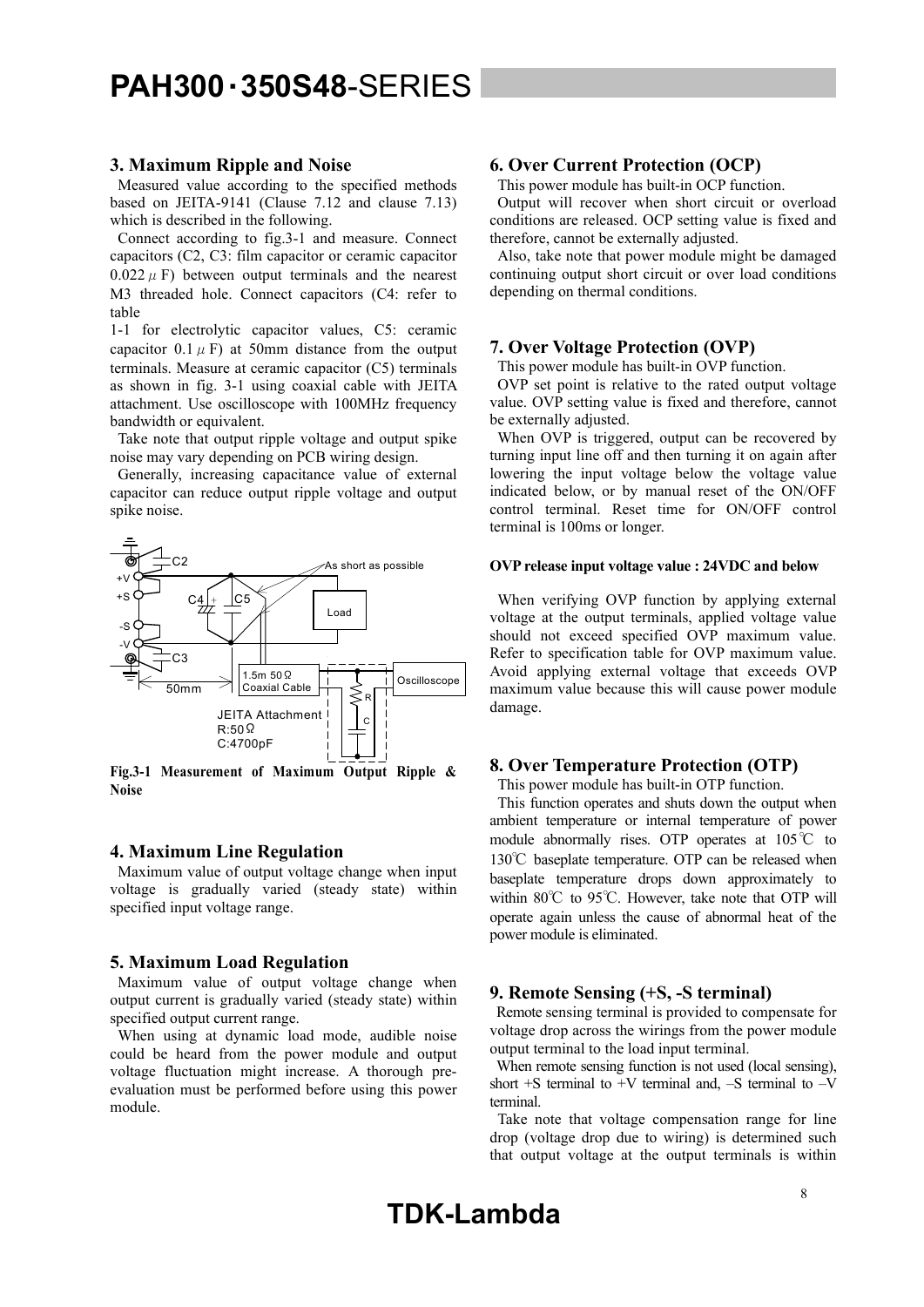output voltage range and that voltage between –V and – S terminals is within 2V or less. Even for remote sensing case, use power module such that output power is within specified maximum output power.

Furthermore, reduce noise effect by using shield wire, twist pair, or parallel pattern.



**Fig.9-1 Remote Sensing is in Use** 



**Fig.9-2 Remote Sensing is Not in Use** 

### **10. ON/OFF Control (CNT terminal)**

 Without turning the input supply on and off, the output can be enabled and disabled using this function. This function also can be used for output sequence of plural power modules.

 There are two kinds of logic control, Negative logic control and Positive logic control, depend on the option selected.

 ON/OFF control circuit is on the primary side (the input side). For secondary control, isolation can be achieved through the use of an opto-coupler or relay.

|             | Logic          | CNT Terminal Level to -Vin Terminal Output status |     |
|-------------|----------------|---------------------------------------------------|-----|
| Standard    | Negative Logic | H Level (4V $\leq$ H $\leq$ 35V) or Open          | OFF |
| $/T$ option |                | L Level ( $0V \le L \le 0.8V$ ) or Short          | ON  |
| /P option   | Positive Logic | H Level (4V $\leq$ H $\leq$ 35V) or Open          | ON  |
| /PT option  |                | L Level ( $0V \le L \le 0.8V$ ) or Short          | OFF |

Notes

- 1. When using ON/OFF control function, attach a capacitor(this value is between 2200pF and 0.022µF) between CNT terminal and –Vin terminal to prevent noise malfunction.
- 2. When ON/OFF control function is not used for the Standard and /T option, CNT terminal should be shorted to –Vin terminal.
- 3. When ON/OFF control function is not used for the /P option and /PT option, CNT terminal

should be opened.

- 4. At L level, maximum source current from CNT terminal to –Vin terminal is 0.5mA
- 5. The maximum CNT terminal voltage is 35V.
- (1) **Output ON/OFF control**



**Fig.10-1 CNT Connection (1)** 

**(2) Secondary (output side) control** 



**Fig.10-2 CNT Connection (2)** 

### **11. Parallel Operation**

Parallel Operation can not be used.

### **12. Series Operation**

Series operation is possible for PAH300 · 350S48 series. Connections shown fig. 12-1 and fig. 12-2 are possible.



**Fig.12-1 Series Operation due to High Output Voltage**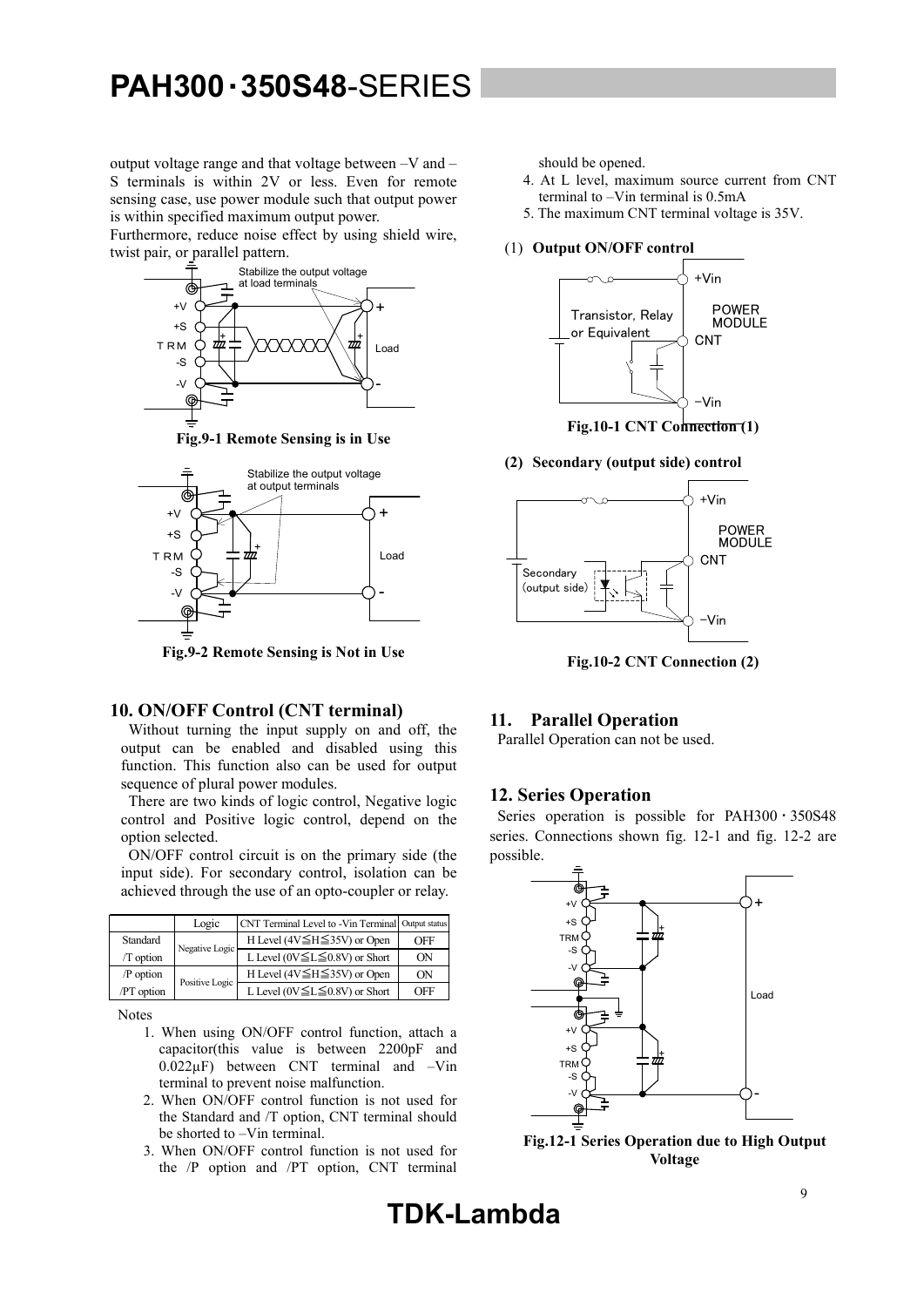

**Fig.12-2 Series Operation due to** ±**Output** 

#### **13. Operating ambient temperature**

 There is no restriction on mounting direction but there should be enough consideration for airflow so that heat does not accumulate around the power module vicinity. Determine external components configuration and mounting direction on PCB such that air could flow through the heatsink at forced cooling and conventional cooling.

 By maintaining actual baseplate temperature below 100℃, operation is possible.

 For details on thermal design, refer to Application Notes "Thermal Design".

Note :

 Maximum baseplate temperature is 100℃. For worst case operating condition, verify baseplate temperature at measurement point indicated in fig. 13-1.



### **Fig.13-1 Measurement Point of Baseplate Temperature**

 For better improvement of power module reliability, derating of baseplate temperature when using is recommended.

### **14. Operating Ambient Humidity**

 Take note that moisture could lead to power module abnormal operation or damage.

### **15. Storage Ambient Temperature**

 Abrupt temperature change would cause moisture formation that leads to poor solderabilty of each terminal of the power module.

### **16. Storage Ambient Humidity**

 Take enough care when storing the power module because rust which causes poor solderability would form in each terminal when stored in high temperature, high humidity environment.

### **17. Cooling Method**

 Operating temperature range is specified by the baseplate temperature. Therefore, several methods of heat dissipation are possible.

 For details on thermal design, refer to Application Notes "Thermal Design".

### **18. Baseplate Temperature vs. Output Voltage Drift**

 Output voltage drift is defined as the rate of voltage change when baseplate temperature only is changed during operation.

### **19. Withstand Voltage**

 This power module is designed to have a withstand voltage of 1.5kVDC between input and baseplate, 1.5kVDC between input and output and 500VDC between output and baseplate for 1 minute. When conducting withstand voltage test during incoming inspection, be sure to apply DC voltage. Also, set the current limit value of the withstand voltage testing equipment to 10mA.

 Be sure to avoid conducting test with AC voltage because this would cause power module damage.

 Furthermore, avoid throw in or shut off of the testing equipment when applying or when shutting down the test voltage. Instead, gradually increase or decrease the applied voltage. Take note especially not to use the timer of the test equipment because when the timer switches the applied voltage off, impulse voltage which has several times the magnitude of the applied voltage is generated causing damage to the power module.

Connect the terminals as shown in the diagram below.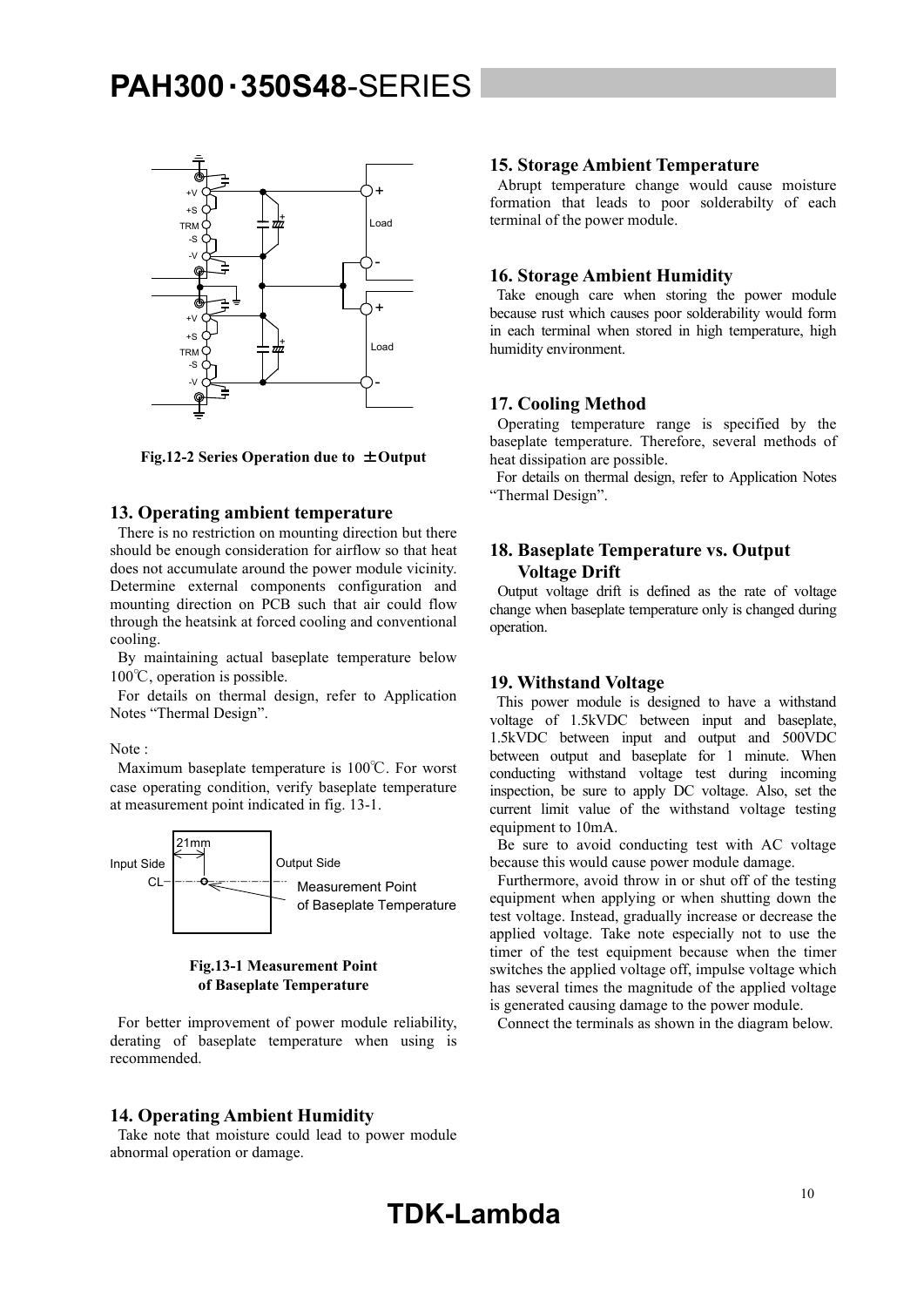

**Fig.19-1 Withstand Voltage Test for Input-Output and Input - Baseplate** 



**Fig.19-2 Withstand Voltage Test for Output-Baseplate** 

### **20. Isolation Resistance**

 Use DC isolation tester (MAX 500V) between output and baseplate. Isolation resistance value is  $100M\Omega$  and above at 500VDC applied voltage. Also take note that depending on the isolation tester used, some testers generate high voltage pulse. Discharge the power module after test using a resistor, etc.



**Fig.20-1 Isolation Test** 

### **21. Vibration**

 Vibration of power module is defined in case of mounting on printed circuit board.

### **22. Shock**

 Withstand shock value is defined to be the value at Densei -Lambda shipment and packaging conditions.

### **23. CE MARKING / UKCA MARKING**

CE MARKING

CE Marking, when applied to a product or packing material for a product covered by this handbook, indicates compliance with the Low Voltage Directive and RoHS Directive.

### UKCA MARKING

UKCA Marking, when applied to a product or packing material for a product covered by this handbook, indicates compliance with the Electrical Equipment (Safety) Regulations and Restriction of the Use of Certain Hazardous Substances in Electrical & Electronic Equipment Regulations.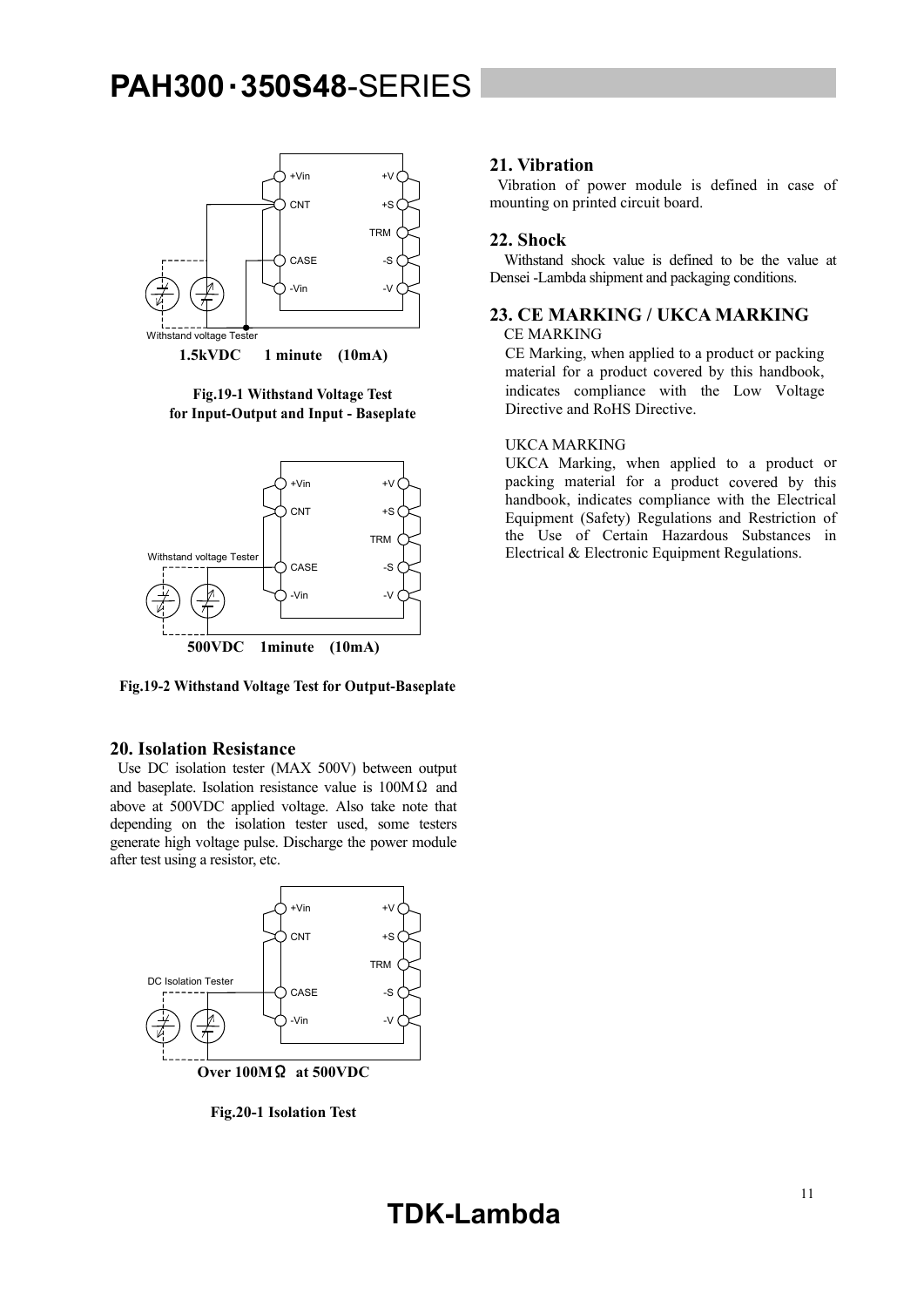### ■**Installation**

### **1. Mounting Method**

 By the following instruction shown in Fig.1-1 and Fig.1-2, mount power module onto printed circuit board.



**for /T option model and /PT option model** 

### **(1) Method to Fix**

(1-1) Standard model and /P option model

 To fix a power module onto printed circuit board, use M3 screws and mount it to the M3 threaded holes (4 places) of the power module. Recommended torque is 0.54N∙m.

(1-2) /T option model and /PT option model

 To fix a power module onto printed circuit board, use M3 screws and mount it to the M3 threaded holes of the heatsink (4 places) through the  $\phi$  3.4 non-threaded holes (4 places) of the power module. Recommended torque is 0.54N∙m

### **(2) Mounting Holes**

 Mounting holes of the power module are connected to baseplate. Connect baseplate to FG (Frame Ground) by using this mounting holes.

### **(3) Mounting Holes on Printed Circuit Board**

 Refer to the following sizes when determining diameter of hole and land diameter of printed circuit board.

| Input / Signal terminals ( $\phi$ 1.0 mm) |  |                   |  |  |  |  |
|-------------------------------------------|--|-------------------|--|--|--|--|
| Hole diameter                             |  | : $\phi$ 1.5 mm   |  |  |  |  |
| Land diameter                             |  | $\pm \phi$ 3.0 mm |  |  |  |  |
| Output terminals ( $\phi$ 2.0 mm)         |  |                   |  |  |  |  |
| Hole diameter                             |  | $\div$ \$2.5 mm   |  |  |  |  |
| Land diameter                             |  | : $\phi$ 4.5 mm   |  |  |  |  |
| Mounting Holes (FG)                       |  |                   |  |  |  |  |
| Hole diameter                             |  | : $\phi$ 3.5 mm   |  |  |  |  |
| Land diameter                             |  | $\phi$ 5.5 mm     |  |  |  |  |

 For position of the holes, see outline drawing of the power module.

### **(4) Recommended Material of PCB**

 Recommended materials of the printed circuit board is double sided glass epoxy with through holes. (thickness t:1.6mm, copper  $35 \mu$  m).

### **(5) Input / Output terminal pin**

Connect  $+V$ in,  $-V$ in,  $+V$ ,  $-V$  terminals such that contact resistance is minimal. Note that if contact resistance is high, efficiency will drop and power module will be damaged by abnormal heat.

### **(6) Input / Output Pattern Width**

 Large current flows through input and output pattern. If pattern width is too narrow, heat on pattern will increase because of voltage drop of pattern. Relationship between allowable current and pattern width varies depending on materials of printed circuit board, thickness of conductor. It is definitely necessary to confirm on manufacturers of printed circuit board for designing pattern.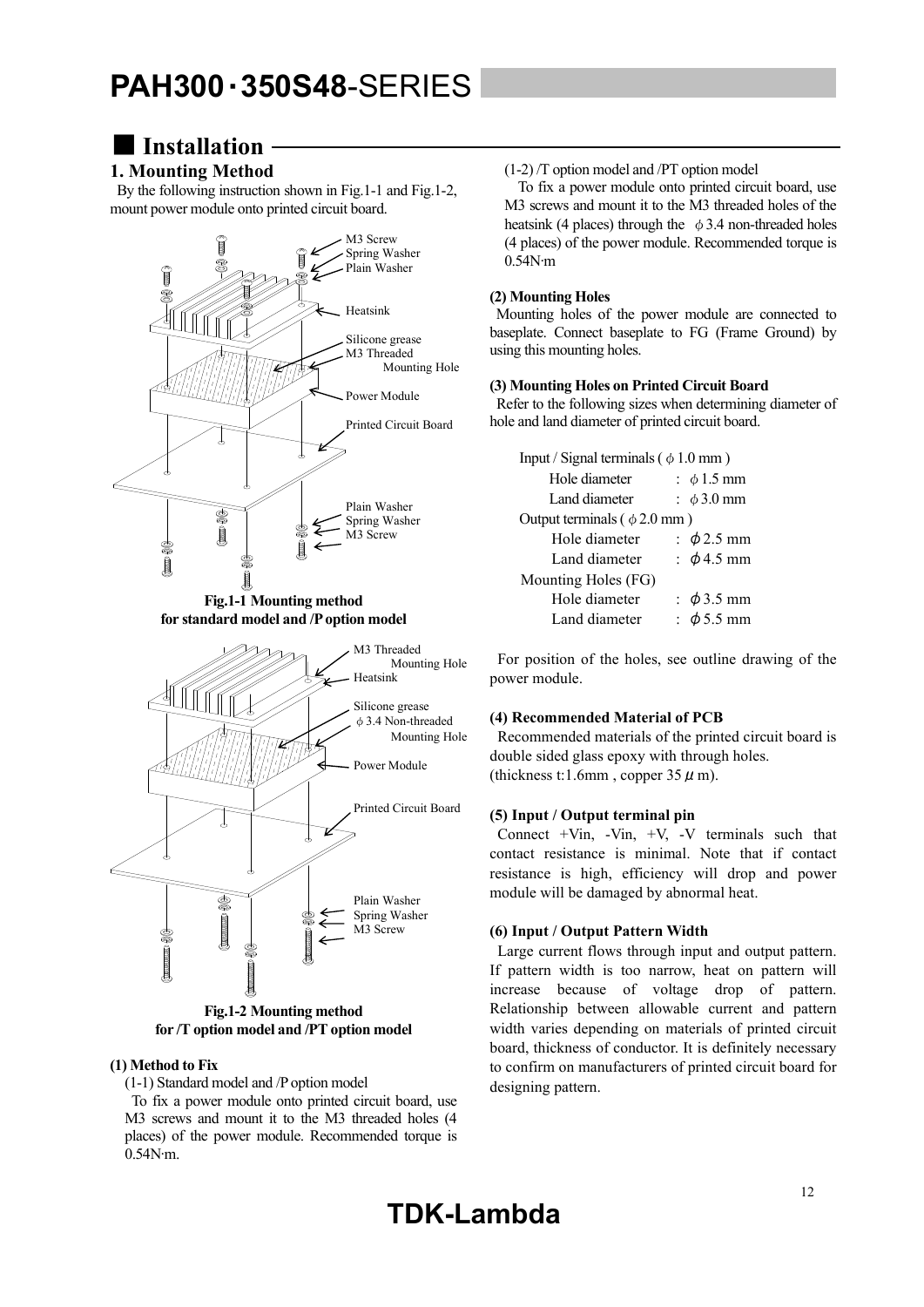### **2. Heatsink Installation Method**

### **(1) Method to Fix**

(1-1) Standard model and /P option model

 To fix the heatsink onto power module, use M3 screws and mount it to the M3 threaded holes (4 places) at the baseplate side. Recommended torque is 0.54 N∙m.

(1-2) /T option model and /PT option model

 To fix the heatsink onto power module, use M3 screws those are the same screws for mounting power module onto printed circuit board.

 Use silicone grease or thermal conductive sheet in between heatsink and baseplate to minimize the contact thermal resistance and to enhance the heat conductivity. Also use the no-warped heatsink and make sure good contact between baseplate and heatsink.

#### **(2) Mounting Hole of Heatsink**

Recommended mounting hole is as follows.

- (2-1) Standard model and /P option model
	- $\phi$  3.5 Non-threaded hole
- (2-2) /T option model and /PT option model M3 Threaded hole

### **3. Regarding Vibration**

 The vibration specification of the module is determined assuming that only the power module is mounted on printed circuit board. To prevent excessive force to the module and the printed circuit board, fix the heatsink to the chassis as well as to the module when a large size of heastsink is used.

### **4. Recommended Soldering Method**

Recommended soldering conditions are as follows.

### **(1) Soldering dip**

Dip condition : 260ºC within 10 seconds Pre-heat condition : 110ºC during 30~40 seconds

#### **(2) Soldering iron**

 $\phi$  1.0 mm : 350°C (60W) within 3 seconds  $\phi$  2.0 mm : 350°C (150W) within 20 seconds

※Soldering time changes according to heat capacity of soldering iron, pattern on printed circuit board, etc. Please confirm actual performance.

### **5. Recommended Cleaning Condition**

 Recommended cleaning condition after soldering is as follows.

**(1) Cleaning solvent** 

IPA (isopropyl alcohol )

#### **(2) Cleaning Procedure**

Use brush and dry the solvent completely.